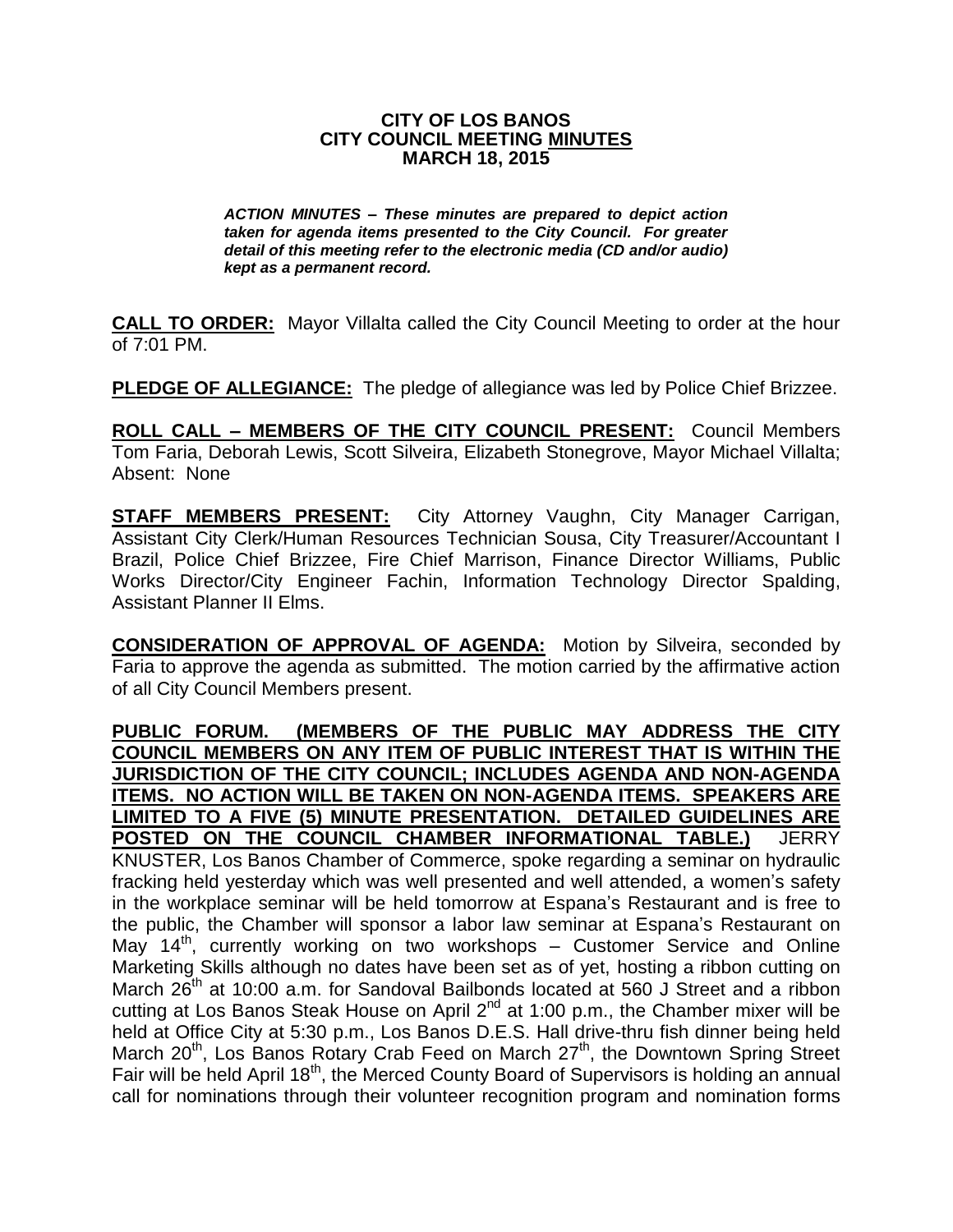may be picked up at the Chamber office or on the Chamber's website, spoke about a raffle wreath called Luck of the Irish and the winner of the wreath will receive the contents of the wreath which is \$40.00 worth of lotto tickets; ERIK LIMON, Allied Waste, reminded all about the City's Spring Clean-up event being held on March 28<sup>th</sup>, tires will be collected with no more than 9 per customer allowed, resident's may place 2 gallons of oil at their curb on the regular pickup day that week; No one else came forward to speak and the public forum was closed.

**CONSIDERATION OF APPROVAL OF CONSENT AGENDA.** Motion by Faria, seconded by Silveira to approve the consent agenda as amended: Check Register for #152104 – #152342 in the Amount of \$737,330.39; City Council Resolution No. 5645 – Authorizing Entering into a First Amendment to Lease Agreement between the City of Los Banos and Ferrara Ranches, Ltd., for the Purpose of Leasing Pasture Land Located at the City of Los Banos Wastewater Treatment Plant, 17963 West Henry Miller Road. The motion carried by the affirmative action of all City Council Members present.

**PUBLIC HEARING – TO RECEIVE PUBLIC COMMENT AND CONSIDERATION OF AMENDMENT TO THE DEVELOPMENT AGREEMENT RELATIVE TO THE VILLAGES AT STONECREEK IIA & III, GENERALY LOCATED IN THE SOUTHWEST QUADRANT OF THE CITY OF LOS BANOS.** Stacy Elms, Assistant Planner II, stated that she lives within 500ft of the project and would need to recuse herself from presenting the item. City Attorney Vaughn presented the staff report.

Mayor Villalta opened the public hearing.

Bruce Meyers, representing the applicant, stated he is available for any questions; BOB REISTER, Los Banos, happy to see this is happening, are they extending for 5 years or will they start building right away, concerned about dust control and would like to make sure the City has some sort of dust control plan in place during the building. City Attorney Vaughn stated the City is just extending the agreement at this time, there are no plans to move forward with building at this time, not sure what dust control measures are in place. Public Works Director/City Engineer Mark Fachin stated the major dust problem seen in the past should not occur because there are streets in place and building will occur lot by lot.

Mayor Villalta closed the public hearing.

Council Member Silveira inquired as to when looking at the map everything to the south and east of Church Street would fall under the new guidelines and anything north and west of Church Street would remain under the current guidelines. City Attorney Vaughn confirmed that is the case.

Council Member Stonegrove inquired as to if Council would have an opportunity to talk about landscape and lighting districts in the other areas. City Attorney Vaughn stated that to the east is Villages IV and staff will be asking for the same extension soon so yes, there will be an opportunity.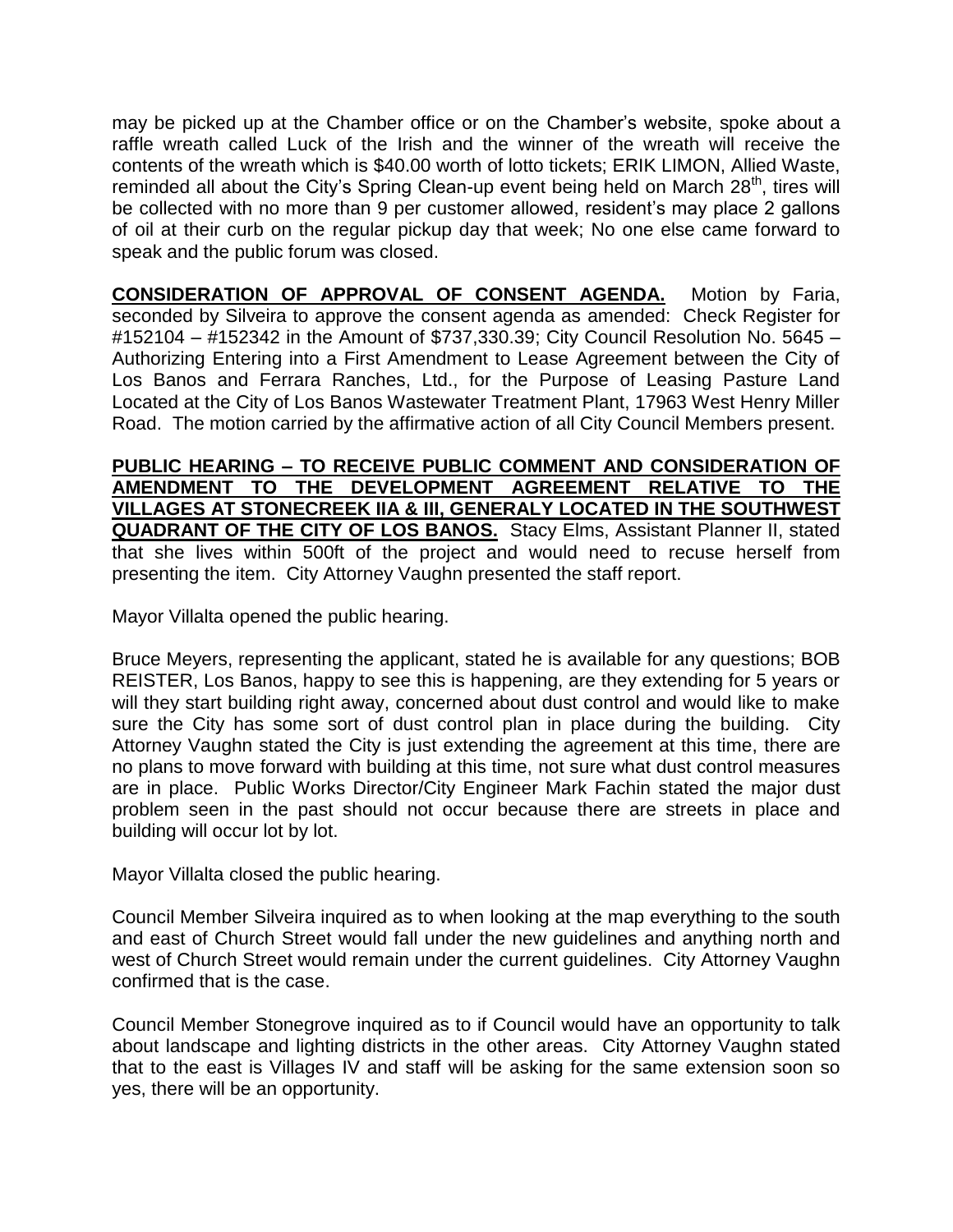Motion by Silveira, seconded by Faria to waive the first reading of Ordinance No. 1127 – Approving First Amendment to Development Agreement Relative to the Development known as "Villages at Stonecreek IIA and III", Making Certain Findings Related Thereto, and Authorizing the Mayor to Execute said Amendment of Behalf of the City. The motion carried by the affirmative action of all City Council Members present.

Motion by Silveira, seconded by Faria to introduce Ordinance No. 1127 – Approving First Amendment to Development Agreement Relative to the Development known as "Villages at Stonecreek IIA and III", Making Certain Findings Related Thereto, and Authorizing the Mayor to Execute said Amendment of Behalf of the City. The motion carried by the following roll call vote: AYES: Faria, Lewis, Silveira, Stonegrove, Villalta; NOES: None; ABSENT: None.

Motion by Silveria, seconded by Faria, to continue the public hearing to April 1, 2015. The motion carried by the affirmative action of all City Council Members present.

**CONSIDERATION OF THE ADOPTION OF CITY COUNCIL RESOLUTION NO. 5646 – AUTHORIZING THE CITY MANAGER TO EXECUTE A PROFESSIONAL SERVICE AGREEMENT WITH J.B. ANDERSON LAND USE PLANNING FOR PREPARATION OF CALIFORNIA ENVIRONMENTAL QUALITY ACT (CEQA) COMPLIANCE DOCUMENTS FOR THE PRESIDENTIAL ESTATES EAST PROJECT (APPROXIMATELY 111 ACRES LOCATED NORTH OF PIONEER ROAD, EAST OF MERCEY SPRINGS ROAD, SOUTH OF PIONEER ROAD AND WEST OF ELEVENTH STREET) AND A REIMBURSEMENT AGREEMENT WITH STONEFIELD COMMUNITIES, INC. AND AMENDING THE 2014 – 2015 BUDGET.** Assistant Planner II Elms presented the staff report.

Motion by Faria, seconded by Silveira to approve City Council Resolution No. 5646 – Authorizing the City Manager to Execute a Professional Service Agreement with J.B. Anderson Land Use Planning For Preparation of California Environmental Quality Act (CEQA) Compliance Documents for the Presidential Estates East Project (Approximately 111 Acres Located North of Pioneer Road, East of Mercey Springs Road, South of Pioneer Road and West of Eleventh Street) and a Reimbursement Agreement with Stonefield Communities, Inc. and Amending the 2014 – 2015 Budget. The motion carried by the affirmative action of all City Council Members present.

**REPORT ON THE 4TH OF JULY FIREWORKS EVENT.** City Manager Carrigan presented the staff report, noting the total cost to run the event would be approximately \$75,000 and would come from the City's General Fund, the City is healthy not wealthy, spoke about how he struggles with putting on an event versus moving another Measure K employee into the General Fund, the City is not in a position to host a  $4<sup>th</sup>$  of July Fireworks event and he does not have a recommendation at this time.

Council Member Faria gave a brief history of the fireworks in Los Banos and suggested an exploratory committee be formed to try and fund the event, this is the Birthday of the United States and how it is so important.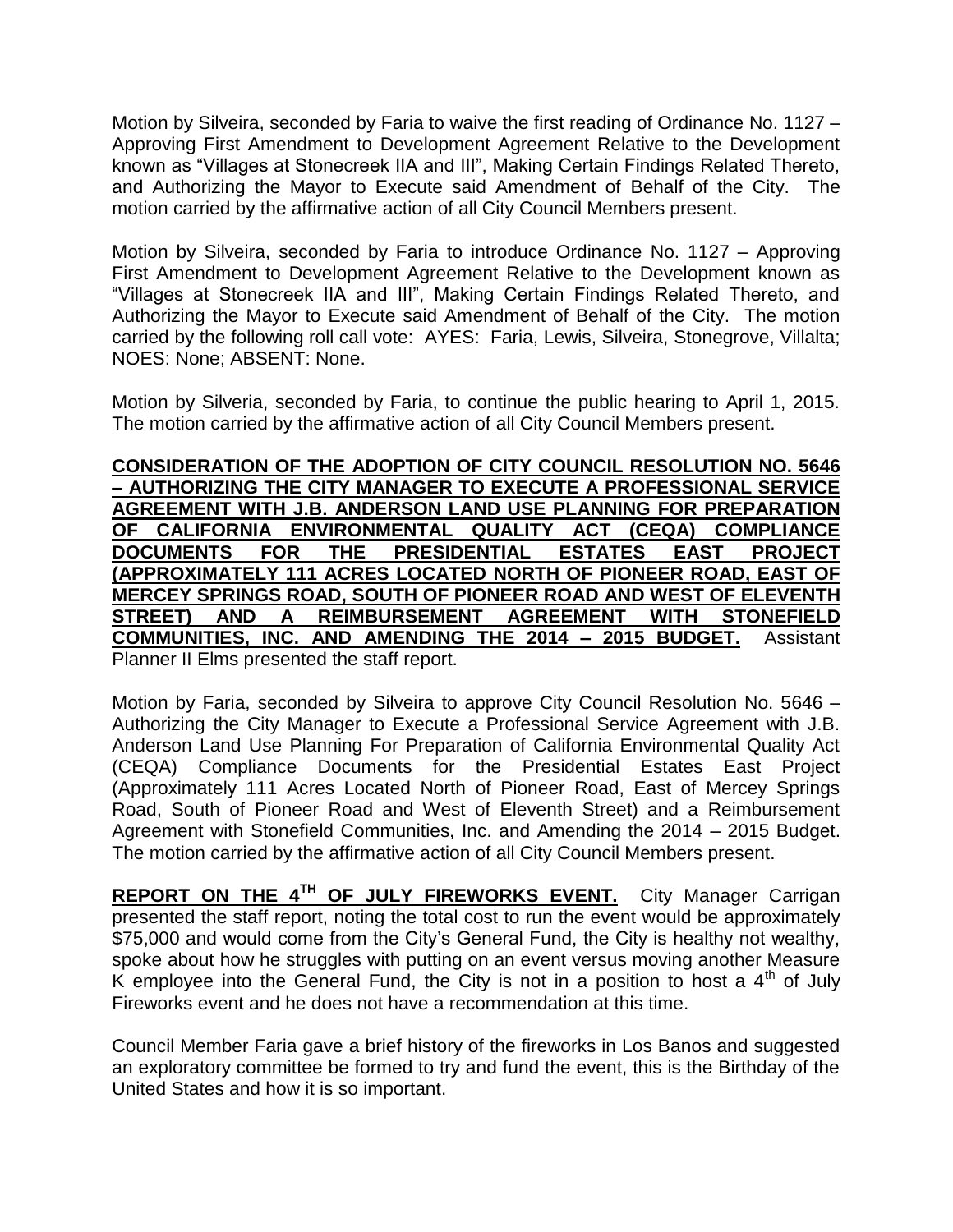Council Member Stonegrove stated she does not believe this is the City's responsibility, the City has bigger issues such as moving Measure K employees back into the General Fund, believes any donations and sponsoring of the event should come from private groups.

Council Member Silveira stated he agrees it is the United State's most important birthday, but the Chamber wasn't able to keep up the event because it was a financial struggle and he is concerned the City would be in the same situation, agrees with Council Member Stonegrove and if there is a group that wants to take this project on they should contact the City Manager or one of the Council Members.

Mayor Villalta stated the City can't afford to dedicate those type of funds to this event, how the Chamber carried on this event for 17 years and gave it a good run, all those years the Chamber had in donations and dedication is exemplary, suggested that interested parties contact the City Manager to discuss the issue of raising funds for the event, he will help facilitate in any way but the City is unable to provide City funds for this event.

Council Member Lewis stated she agrees with Council Member Stonegrove that the City has obligations it needs to take care of and has a responsibility to take care of those obligations, this has always been a big event in our town, how she feels really positive that there will be enough community effort and maybe it won't happen this year but it could happen next year.

Council Member Stonegrove stated if there is a donor that wants to come forward and put on the event on its fine with her but the City should not be involved.

Council Member Faria stated that whoever puts on the event will be a financial loser; however, he will be extremely disappointed, saddened and disheartened if a town of  $37,000$  people could not move forward to put on a  $4<sup>th</sup>$  of July event that is so important to the community.

Fire Chief Marrison stated it's important to note that there is still plenty of opportunity for the public to celebrate the  $4<sup>th</sup>$  of July at home and there are still non-profit firework booths that will sell fireworks, this is a separate issue.

**APPOINTMENT OF COMMISSION MEMBER TO THE PARKS & RECREATION COMMISSION – ONE (1) VACANCY, EXPIRING DECEMBER 31, 2015.** Mayor Villalta recommended Erik Limon to fill the vacancy.

Motion by Villalta, seconded by Faria to appoint Erik Limon to the Parks & Recreation Commission with a term expiring December 31, 2015. The motion carried by the affirmative action of all City Council Members present.

**COMMUNITY AND ECONOMIC DEVELOPMENT PRESENTATION.** Assistant Planner II Elms presented the report.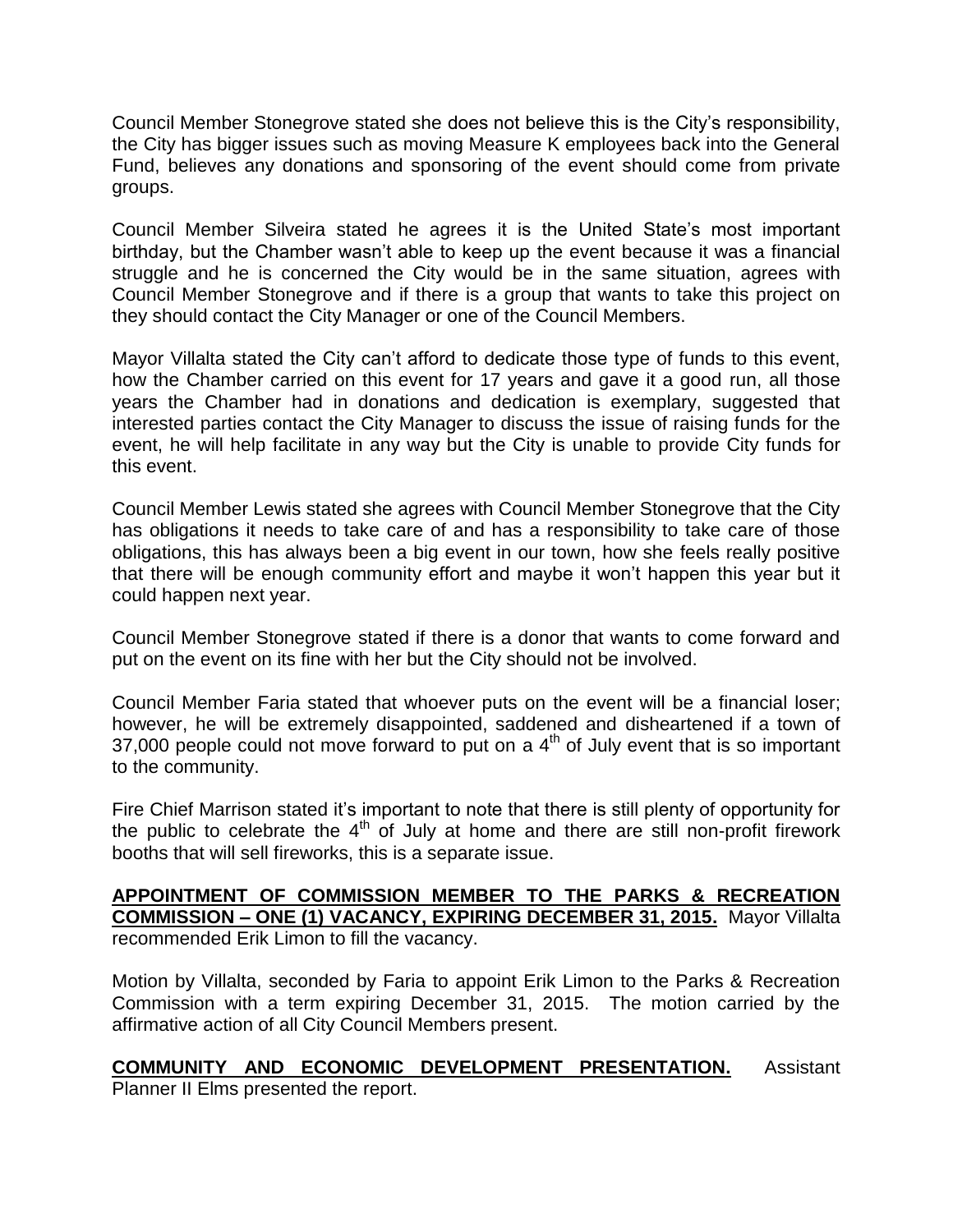There were Council Member comments regarding the recent clean-up and control of shopping carts.

No action necessary; informational report only.

**ADVISEMENT OF PUBLIC NOTICES. (THREE REPORTS)** Assistant Planner II Elms state there will be three (3) public hearings at the March 25, 2015 Planning Commission Meeting: Consideration of a Conditional Use Permit to allow the operation of a Large Family Day Care facility for Veronica's Family Child Care operated by Veronica Lopez; consideration of Site Plan Review #2014-01 for 99cent Only Store; and Villages at Stonecreek IV Development Agreement Extension.

**CITY MANAGER REPORT.** Thanked Mark Fachin, Chief Marrison and Chief Brizzee for the tour of their facilities with the Planning Commission, the Commission really appreciated the tour and he received great feedback from Commission Members; Council Member Stonegrove we hope to see you on April 1st.

## **CITY COUNCIL MEMBER REPORTS.**

**SCOTT SILVEIRA:** Stated he visits the California Dairies store quite often and how they know the Courthouse is coming so they are putting a facelift on their building and are welcoming their soon-to-be neighbor; Fair time is coming up and this year's theme is "A Timeless Tradition", starting April  $1<sup>st</sup>$  the public can purchase discount tickets at the Fair office; this past 2-3 weeks there have been a lot of untimely deaths in Los Banos and how it reminds him to tell people you love them; be safe out there.

**ELIZABETH STONEGROVE:** Reminded all about the Spring Clean-up Day on Saturday at the Fairgrounds.

**TOM FARIA:** Spoke about how Rashondra Roper was instrumental in the Choir in High School, we are going to miss her very much, peace to the family; the new Junior High is coming; the downtown banner looks good; still working on the mural project; Wal-mart solar power; how we'll have a first-class Courthouse in Los Banos.

**DEBORAH LEWIS:** Congratulated Erik Limon on his appointment to the Parks & Recreation Commission; had an opportunity to serve at Pacheco High School for their portfolio day and was really surprised at how well the young students did during their interviews, they carried themselves in a way that she would be proud to hire them if she were in the business community, thanked Pacheco High for inviting her.

**MAYOR MICHAEL VILLALTA:** Asked when the watering days are and Mark Fachin stated Saturday and Tuesday are even and Wednesday and Sunday are odd between the hours of 7:00 p.m. to 11:00 a.m.; women's safety in the workplace luncheon; the Rotary Crab Feed; thanks to Mark Fachin's crew the Plaza will have a ring of American Flags 8 days a year and will look really sharp; the downtown banner looks wonderful; compliments to the Public Works crew for resetting the pavers.